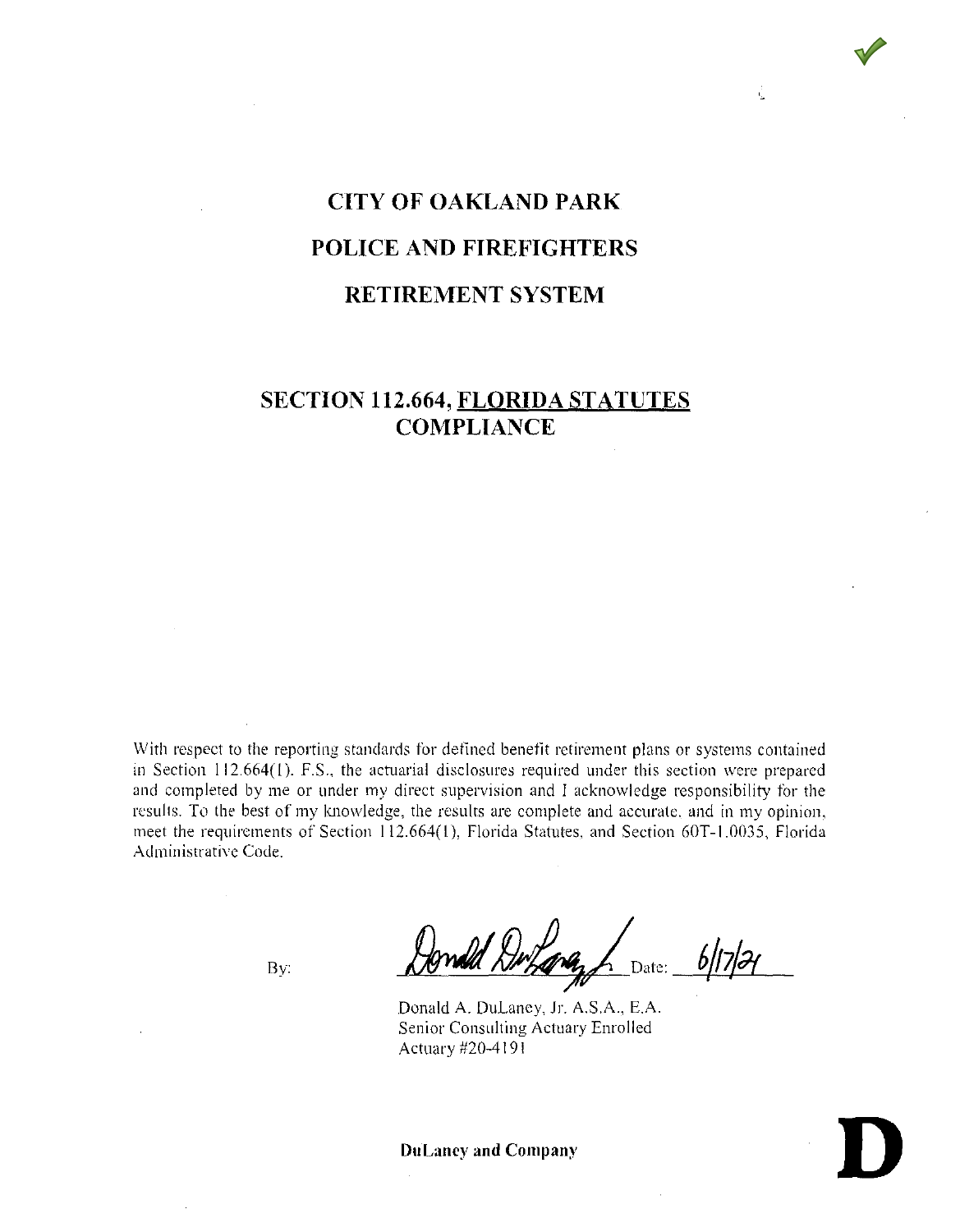**D** 

When reviewing the following report, please note the following:

DuLaney and Company has prepared this report in order to satisfy the requirements set forth under Florida Statutes (FS) 112.664 and Ch. 60T-1.0035, F.A.C. These schedules have no impact on the funding requirements of the Plan. We have uploaded the semi-colon delimited file as described under Ch. 60T-1.0035.

The actuarial funding assumptions shown in our October 1, 2020 actuarial valuation report have been used in the preparation of this report, except as required for certain disclosures herein.

This report contains figures using an investment return assumption that is 2.0% higher than the actual funding assumption, in order to provide a balanced view, in light of the requirement to use an investment return assumption that is 2.0%, lower than the actual funding assumption.

The schedules showing the projected number of years until the Fund becomes insolvent are required. but do not reflect what will occur. This is because no future contributions from any current funding source arc assumed, as required for these disclosures, contrary to Florida Statutes.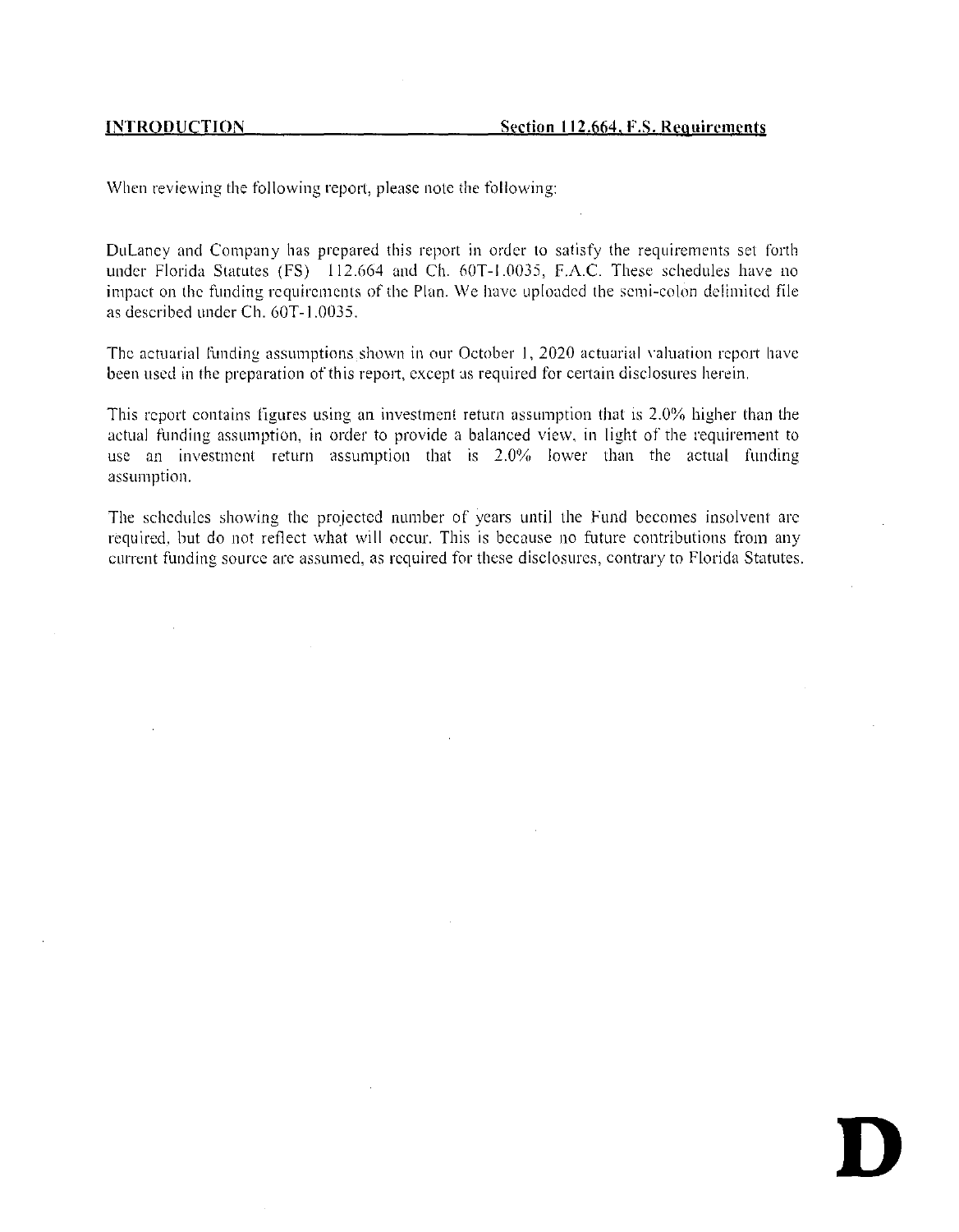# **SCHEDULE OF CHANGES TN NET PENSION LIABILITY AND RELATED RATIOS**

|                                                      |                                | Actual         |                                                                         | <b>Under Section</b><br>$112.664(1)(a)$ ,<br>F.S. |                   | <b>Under Section</b><br>$112.664(1)(b)$ .<br>F.S. |                                                                                                                            | <b>Under Section</b><br>112.664 $(1)(b)$ ,<br>F.S. |
|------------------------------------------------------|--------------------------------|----------------|-------------------------------------------------------------------------|---------------------------------------------------|-------------------|---------------------------------------------------|----------------------------------------------------------------------------------------------------------------------------|----------------------------------------------------|
|                                                      |                                | Discount Rate: |                                                                         | Discount Rate:                                    |                   | Discount Rate:                                    |                                                                                                                            | Discount Rate:                                     |
|                                                      |                                | 7.70%          |                                                                         | 7.70%                                             |                   | 5.70%                                             |                                                                                                                            | 9.70%                                              |
|                                                      |                                | FRS 7/1/2019   |                                                                         | FRS 7/1/2019                                      |                   | FRS 7/1/2019                                      |                                                                                                                            | FRS 7/1/2019                                       |
|                                                      |                                | Mortality      |                                                                         | Mortality                                         |                   | Mortality                                         |                                                                                                                            | Mortality                                          |
|                                                      |                                | 9/30/2020      |                                                                         | 9/30/2020                                         |                   | 9/30/2020                                         |                                                                                                                            | 9/30/2020                                          |
| 1. Total pension liability:                          |                                |                |                                                                         |                                                   |                   |                                                   |                                                                                                                            |                                                    |
| a. Service cost                                      | \$                             | 118,175        | \$                                                                      | 118,175                                           | S                 | 183,159                                           | \$                                                                                                                         | 78,923                                             |
| b. Interest                                          | S                              | 5,512,965      | \$                                                                      | 5,512,965                                         | \$                | 4,913,304                                         | \$                                                                                                                         | 5,924,519                                          |
| c. Benefit changes                                   | \$                             |                | $\mathbb{S}$                                                            | $\overline{\phantom{a}}$                          | \$                |                                                   | $\mathbb{S}$                                                                                                               |                                                    |
| d. Difference between expected and actual experience | S                              | 508.498        | S                                                                       | 508,498                                           | \$                | 790,136                                           | \$                                                                                                                         | 267,828                                            |
| e. Changes in assumptions                            | S                              | 3,759,230      | $\mathbf S$                                                             | 3,759,230                                         | $\mathbb S$       | 5,388,397                                         | \$                                                                                                                         | 2,705,737                                          |
| f. Benefit payments                                  | \$                             | (6,619,648)    | \$                                                                      | (6,619,648)                                       | \$                | (6,619,648)                                       | S                                                                                                                          | (6,619,648)                                        |
| g. Contribution refunds                              | \$                             |                | $\mathbb{S}$                                                            |                                                   | $\mathbb{S}$      |                                                   | $\mathbb S$                                                                                                                |                                                    |
| h. Net change in total pension liability             | \$                             | 3,279,220      | ${\mathbb S}$                                                           | 3,279,220                                         | S                 | 4,655,348                                         | \$                                                                                                                         | 2,357,359                                          |
| i. Total pension liability - beginning               | \$                             | 71,029,362     | $\mathbb{S}$                                                            | 71,029,362                                        | \$                | 83,936,583                                        | \$                                                                                                                         | 61,602,679                                         |
| j. Total pension liability – ending                  | \$                             | 74,308,582     | \$                                                                      | 74,308,582                                        | \$                | 88,591,931                                        | \$                                                                                                                         | 63,960,038                                         |
| 2. Plan fiduciary net position:                      |                                |                |                                                                         |                                                   |                   |                                                   |                                                                                                                            |                                                    |
| a. Contributions - City                              | \$                             | 1,793,242      | $\mathcal S$                                                            | 1,793,242                                         | S                 | 1,793,242                                         | \$                                                                                                                         | 1,793,242                                          |
| b. Contributions - State                             | \$                             | 693,510        | $\mathbb{S}% _{C}^{X\text{}}(\theta)=\mathbb{S}_{C}^{X\text{}}(\theta)$ | 693,510                                           | \$                | 693,510                                           | \$                                                                                                                         | 693,510                                            |
| c. Contributions - Sheriff's Office                  | \$                             |                | $\mathbb{S}$                                                            |                                                   | \$                |                                                   | ${\bf S}$                                                                                                                  |                                                    |
| d. Contributions - Member                            | $\stackrel{\ast}{\mathcal{S}}$ | 102,966        | $\mathbbm{S}$                                                           | 102,966                                           | $\mathbb{S}$      | 102,966                                           | $\mathbb S$                                                                                                                | 102,966                                            |
| e. Net investment income                             | \$                             | 6.427,090      | $\mathbb S$                                                             | 6,427,090                                         | \$                | 6,427,090                                         | $\mathbb{S}$                                                                                                               | 6.427,090                                          |
| f. Benefit payments                                  | \$                             | (6,619,648)    | $\mathbb S$                                                             | (6,619,648)                                       | S                 | (6.619, 648)                                      | $\mathbf S$                                                                                                                | (6.619, 648)                                       |
| g. Contributions refunds                             | \$                             |                | $\mathbf S$                                                             |                                                   | $\ddot{\text{S}}$ |                                                   | $\mathbb S$                                                                                                                |                                                    |
| h. Administrative expense                            | $\mathbb{S}$                   | (113.947)      | S                                                                       | (113, 947)                                        | $\mathbb{S}$      | (113, 947)                                        | $\mathbb S$                                                                                                                | (113.947)                                          |
| i. Other                                             | $\mathbb{S}$                   |                | $\mathbb{S}$                                                            |                                                   | ${\mathbb S}$     |                                                   | $\mathbb{S}% _{C}^{X\text{}}(\theta)=\mathbb{E}_{A}\left( \mathbb{S}\right) ^{\ast}\mathbb{E}_{A}\left( \mathbb{S}\right)$ |                                                    |
| j. Net change in plan fiduciary net position         | $\mathbb S$                    | 2,283,213      | S                                                                       | 2,283,213                                         | $\mathbb{S}$      | 2,283,213                                         | \$                                                                                                                         | 2,283,213                                          |
| $k$ . Plan fiduciary net position $-$ beginning      | \$                             | 61,357,225     | S.                                                                      | 61.357,225                                        | $\mathbb{S}$      | 61.357,225                                        | -5                                                                                                                         | 61,357,225                                         |
| 1. Plan fiduciary net position $-$ ending            | \$                             | 63,640.438     | S                                                                       | 63,640,438                                        | \$                | 63,640,438                                        | \$                                                                                                                         | 63,640,438                                         |
| 3. Net pension liability/(asset) [1.j. minus 2.1.]   | $\mathbb{S}$                   | 10,668,144     | Š.                                                                      | 10,668,144                                        | \$                | 24.951.493                                        | $\mathcal{S}$                                                                                                              | 319,600                                            |

 $\sim$ 

 $\sim 10^{-1}$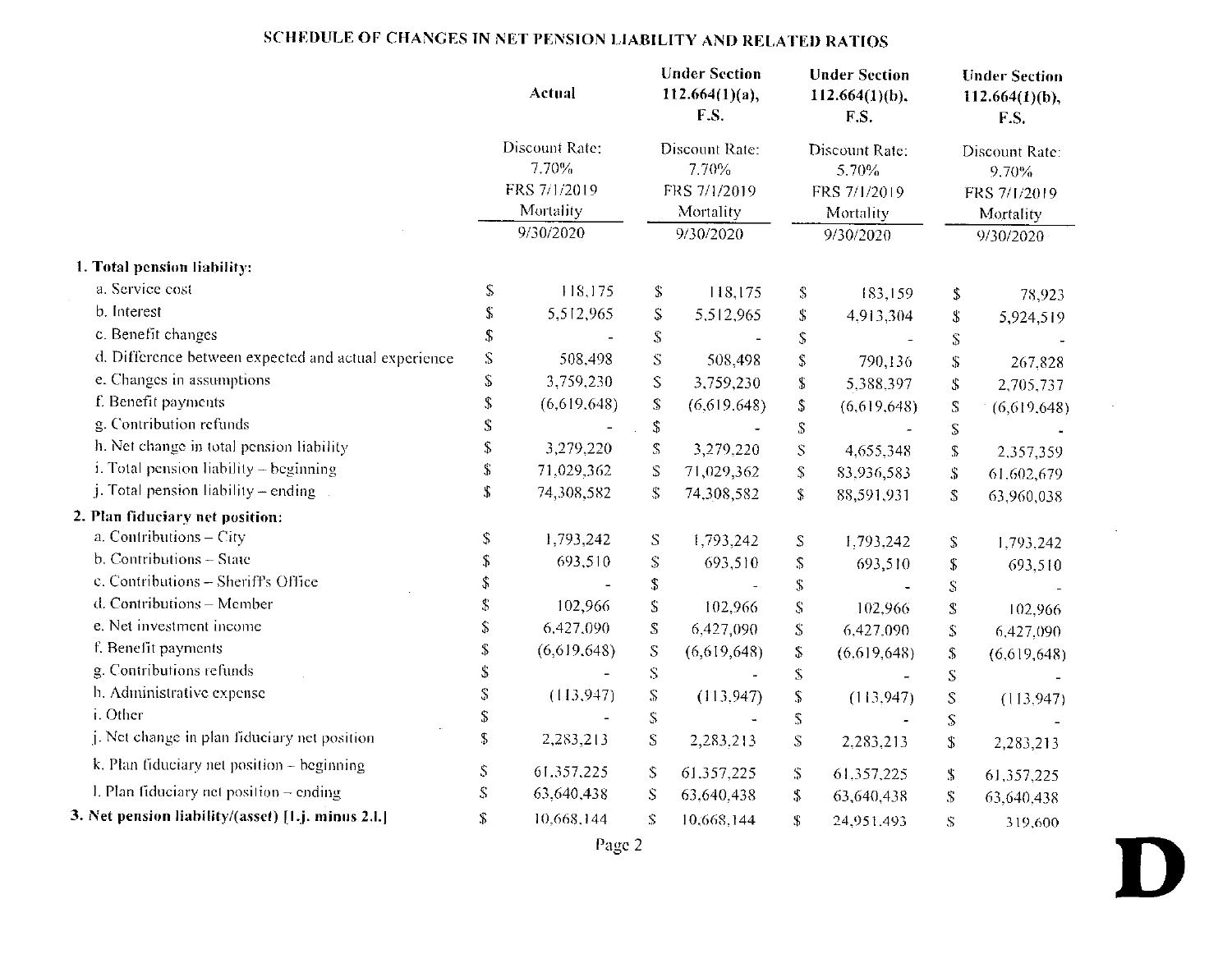|           | <b>Projected Beginning</b>    | <b>Projected Benefit</b> | <b>Projected Investment</b> | <b>Projected Ending</b>       |
|-----------|-------------------------------|--------------------------|-----------------------------|-------------------------------|
| Year      | <b>Fiduciary Net Position</b> | <b>Payments</b>          | <b>Earnings</b>             | <b>Fiduciary Net Position</b> |
| 10/1/2020 | \$58,623,453                  | \$5,905,875              | \$3,966,524                 | \$56,684,102                  |
| 10/1/2021 | \$56,684,102                  | \$6,184,034              | \$3,818,436                 | \$54,318,504                  |
| 10/1/2022 | \$54,318,504                  | \$6,221,617              | \$3,648,548                 | \$51,745,436                  |
| 10/1/2023 | \$51,745,436                  | \$6,162.428              | \$3,467,326                 | \$49,050,333                  |
| 10/1/2024 | \$49,050,333                  | \$6,161,332              | \$3,275,339                 | \$46,164,340                  |
| 10/1/2025 | \$46,164.340                  | \$6,070,595              | \$3,072,944                 | \$43,166,690                  |
| 10/1/2026 | \$43,166,690                  | \$6,044,631              | \$2,860,287                 | \$39,982,345                  |
| 10/1/2027 | \$39,982,345                  | \$5,967,125              | \$2,636,163                 | \$36,651,383                  |
| 10/1/2028 | \$36,651,383                  | \$5,891,539              | \$2,401,525                 | \$33,161,369                  |
| 10/1/2029 | \$33,161,369                  | \$5,790,948              | \$2,156,445                 | \$29,526,866                  |
| 10/1/2030 | \$29,526,866                  | \$5,745,473              | \$1,899,107                 | \$25,680,500                  |
| 10/1/2031 | \$25,680,500                  | \$5,691,502              | \$1,626.976                 | \$21,615,974                  |
| 10/1/2032 | \$21,615,974                  | \$5,607,280              | \$1.340.379                 | \$17,349,073                  |
| 10/1/2033 | \$17,349,073                  | \$5,492,715              | \$1,040,443                 | \$12,896,801                  |
| 10/1/2034 | \$12,896,801                  | \$5,359,605              | \$727,961                   | \$8,265,158                   |
| 10/1/2035 | \$8,265,158                   | \$5,205,135              | \$403,460                   | \$3,463,482                   |
| 10/1/2036 | \$3,463,482                   | \$5,105,090              |                             |                               |

 $\sim$ 

Plan Assumptions: 7.125% and FRS 7/1/2019 Mortality

 $\sim 100$ 

 $\sim 10^{-1}$ 

**D** 

 $\langle \cdot \rangle$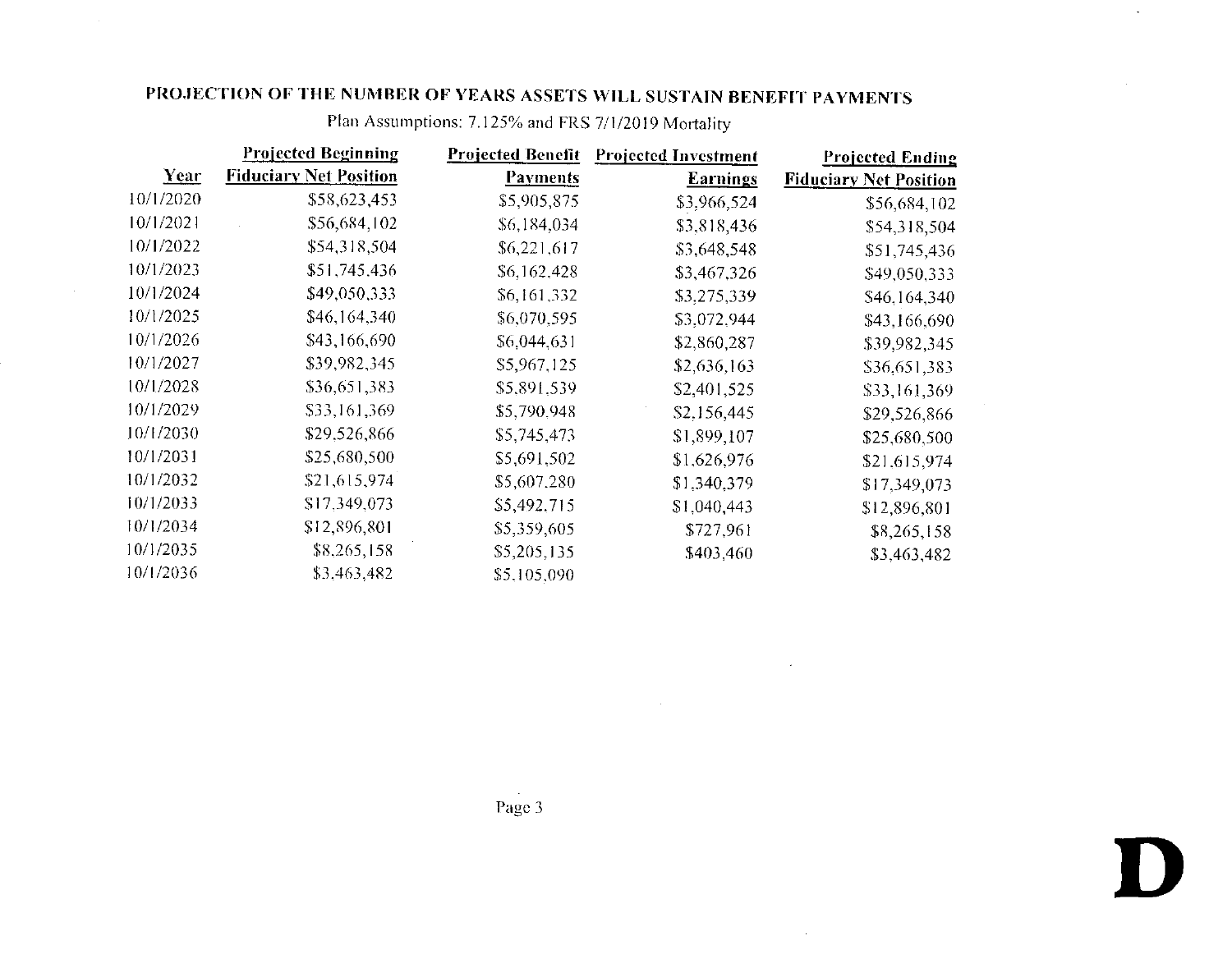Plan Assumptions: 7.125% and FRS 7/1/2019 Mortality

#### Number of Years Expected Benefit Payments Sustained: 16.68

Note: As required in Section 112.664(c) of the Florida Statutes, the projection of the Fund assets do not include contributions from the Employer, Employee or State, which is contrary to Florida Statutes and Plan provisions. For this reason, these projections should not be viewed as a representation of the amount of time the Fund can sustain benefit payments. Under the GASB standards which DO include contributions from the employer, employee and State, the Fund is expected to be able to sustain the benefit payment demands in the near-term and long-term future.

Page 4

 $\sim$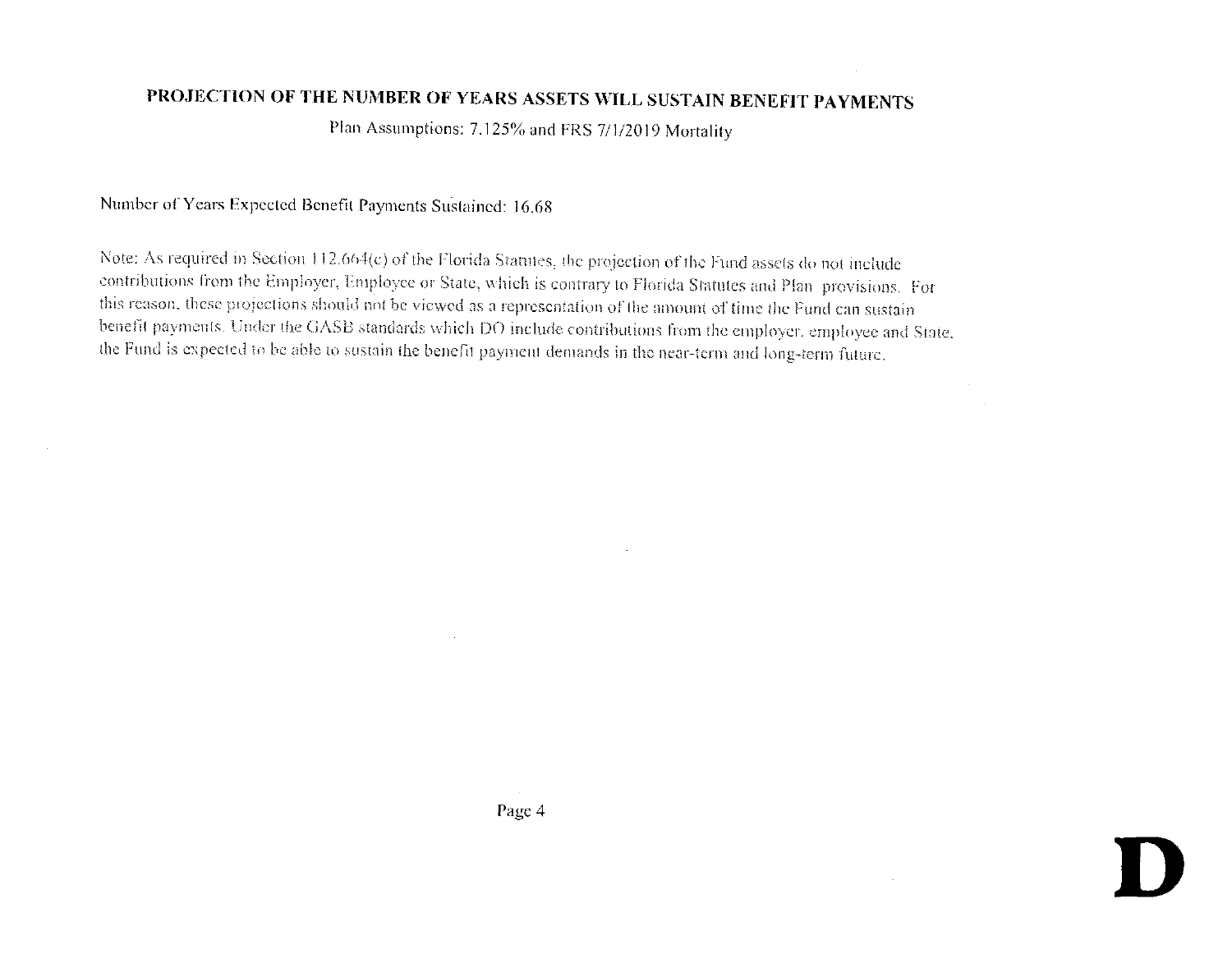|           | <b>Projected Beginning</b>    |                 | <b>Projected Benefit Projected Investment</b> | <b>Projected Ending</b>       |
|-----------|-------------------------------|-----------------|-----------------------------------------------|-------------------------------|
| Year      | <b>Fiduciary Net Position</b> | <b>Payments</b> | <b>Earnings</b>                               | <b>Fiduciary Net Position</b> |
| 10/1/2020 | \$58,623,453                  | \$5,905,875     | \$4,286,630                                   | \$57,004.208                  |
| 10/1/2021 | \$57,004,208                  | \$6,184,034     | \$4,151,239                                   | \$54,971,412                  |
| 10/1/2022 | \$54,971,412                  | \$6,221,617     | \$3,993,266                                   | \$52,743,062                  |
| 10/1/2023 | \$52,743,062                  | \$6,162,428     | \$3,823,962                                   | \$50,404,596                  |
| 10/1/2024 | \$50,404,596                  | \$6,161,332     | \$3,643,943                                   | \$47,887,207                  |
| 10/1/2025 | \$47,887,207                  | \$6,070,595     | \$3,453,597                                   | \$45,270,209                  |
| 10/1/2026 | \$45,270,209                  | \$6,044,631     | \$3,253,088                                   | \$42,478,666                  |
| 10/1/2027 | \$42,478,666                  | \$5,967,125     | \$3,041,123                                   | \$39,552,664                  |
| 10/1/2028 | \$39,552,664                  | \$5,891,539     | \$2,818,731                                   | \$36,479,855                  |
| 10/1/2029 | \$36,479,855                  | \$5,790,948     | \$2,585,997                                   | \$33,274,905                  |
| 10/1/2030 | \$33,274,905                  | \$5,745,473     | \$2,340,967                                   | \$29,870,399                  |
| 10/1/2031 | \$29,870,399                  | \$5,691,502     | \$2,080,898                                   | \$26,259,795                  |
| 10/1/2032 | \$26,259,795                  | \$5,607,280     | \$1,806,124                                   | \$22,458,638                  |
| 10/1/2033 | \$22,458,638                  | \$5,492,715     | \$1,517,846                                   | \$18,483,769                  |
| 10/1/2034 | \$18,483,769                  | \$5,359,605     | \$1,216,905                                   | \$14,341,070                  |
| 10/1/2035 | \$14,341,070                  | \$5,205,135     | \$903,865                                     | \$10,039,799                  |
| 10/1/2036 | \$10,039,799                  | \$5,105,090     | \$576,519                                     | \$5,511,228                   |
| 10/1/2037 | \$5,511,228                   | \$4,963,278     | \$233,278                                     | \$781,228                     |
| 10/1/2038 | \$781,228                     | \$4,811,260     |                                               |                               |

 $\sim$   $\sim$ 

 $\sim$ 

Plan Assumptions: 7.70%, and **FRS** 7/1/2019 Mortality

**Page 5** 

**D**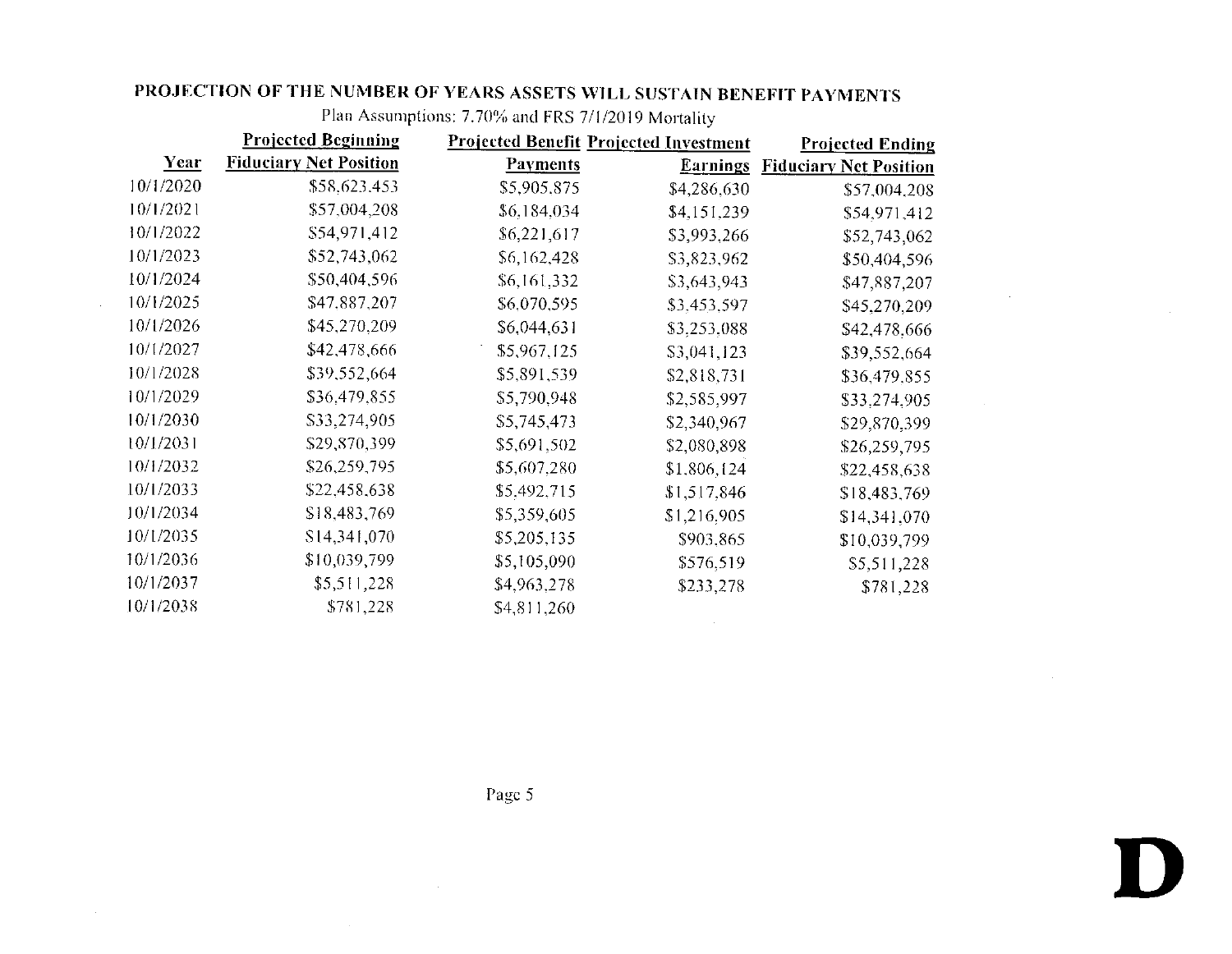Plan Assumptions: 7.70% and FRS 7/1/2019 Mortality

#### Number of Years Expected Benefit Payments Sustained: 18.16

Note: As required in Section 112.664(c) of the Florida Statutes, the projection of the Fund assets do not include contributions from the Employer, Employee or State, which is contrary to Florida Statutes and Plan-provisions. For this reason, these projections should not be viewed as a representation of the amount of time the Fund can sustain benefit payments. Under the GASB standards which DO include contributions from the employer, employee and State, the Fund is expected to be able to sustain the benefit payment demands in the near-term and long-term future.

Page 6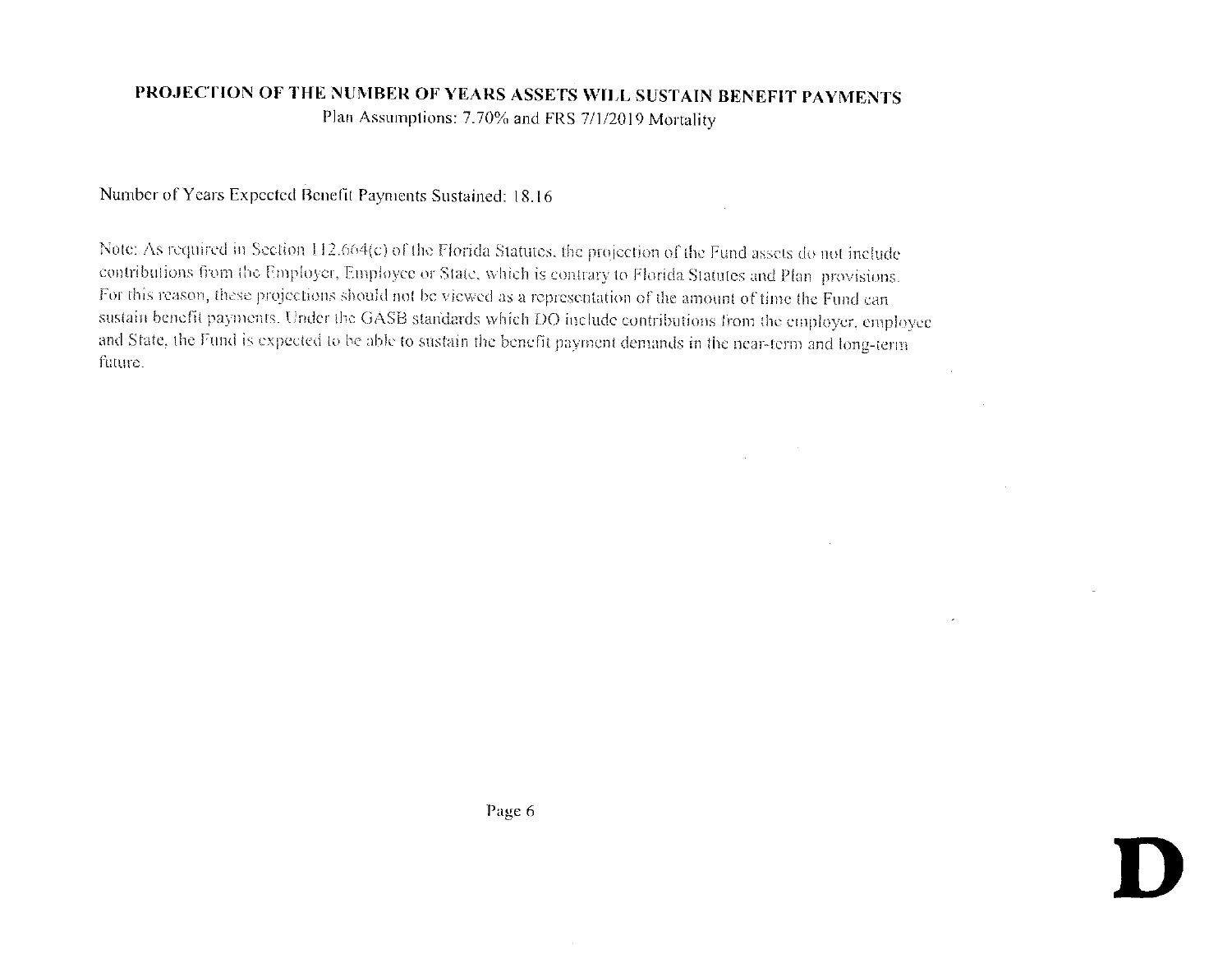$\mathcal{A}$ 

|           | <b>Projected Beginning</b>    | <b>Projected Benefit Projected Investment</b> |                 | <b>Projected Ending</b>       |
|-----------|-------------------------------|-----------------------------------------------|-----------------|-------------------------------|
| Year      | <b>Fiduciary Net Position</b> | <b>Payments</b>                               | <b>Earnings</b> | <b>Fiduciary Net Position</b> |
| 10/1/2020 | \$58,623,453                  | \$5,905,875                                   | \$3,173,219     | \$55,890,797                  |
| 10/1/2021 | \$55,890,797                  | \$6,184,034                                   | \$3,009,530     | \$52,716,294                  |
| 10/1/2022 | \$52,716,294                  | \$6,221,617                                   | \$2,827.513     | \$49,322.190                  |
| 10/1/2023 | \$49,322,190                  | \$6,162,428                                   | \$2,635,736     | \$45,795,497                  |
| 10/1/2024 | \$45,795,497                  | \$6,161,332                                   | \$2,434,745     | \$42,068.911                  |
| 10/1/2025 | \$42,068,911                  | \$6,070.595                                   | \$2,224,916     | \$38,223,231                  |
| 10/1/2026 | \$38,223,231                  | \$6,044,631                                   | \$2,006,452     | \$34,185,053                  |
| 10/1/2027 | \$34,185,053                  | \$5,967.125                                   | \$1,778,485     | \$29,996,413                  |
| 10/1/2028 | \$29,996,413                  | \$5,891,539                                   | \$1,541,887     | \$25,646.760                  |
| 10/1/2029 | \$25,646,760                  | \$5,790,948                                   | \$1,296,823     | \$21,152,636                  |
| 10/1/2030 | \$21,152,636                  | \$5,745,473                                   | \$1,041,954     | \$16,449,117                  |
| 10/1/2031 | \$16,449,117                  | \$5,691,502                                   | \$775,392       | \$11,533,007                  |
| 10/1/2032 | \$11,533,007                  | \$5,607,280                                   | \$497,574       | \$6,423,301                   |
| 10/1/2033 | \$6,423,301                   | \$5,492,715                                   | \$209,586       | \$1,140,171                   |
| 10/1/2034 | \$1,140,171                   | \$5,359,605                                   |                 |                               |

 $\sim 10^{-1}$ 

 $\sim 10^{-1}$ 

Plan Assumptions: 5.70% and FRS 7/1/2019 Mortality

Page 7

 $\sim 10^6$ 

 $\sim 100$ 

 $\sim$ 

**D**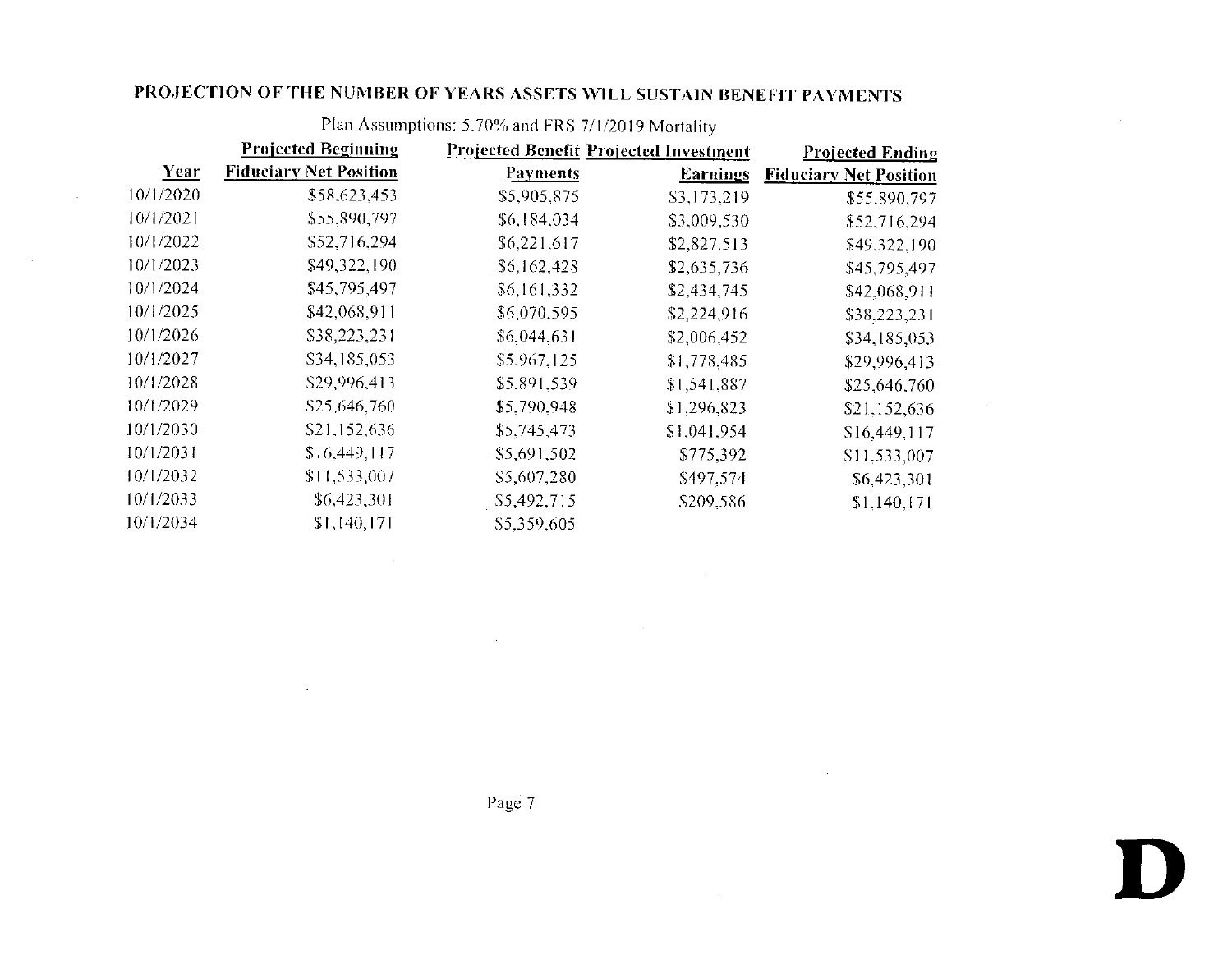Plan Assumptions: 5.70% and FRS 7/1/2019 Mortality

#### Number of Years Expected Benefit Payments Sustained: 14.21

Note: As required in Section 112.664(c) of the Florida Statutes, the projection of the Fund assets do not include contributions from the Employer, Employee or State, which is contrary to Florida Statutes and Plan provisions. For this reason, these projections should not be viewed as a representation of the amount of time the Fund can sustain benefit payments. Under the GASB standards which DO include contributions from the employer, employee and State, the Fund is expected to be able to sustain the benefit payment demands in the near-term and long-term future.

Page 8

 $\sim$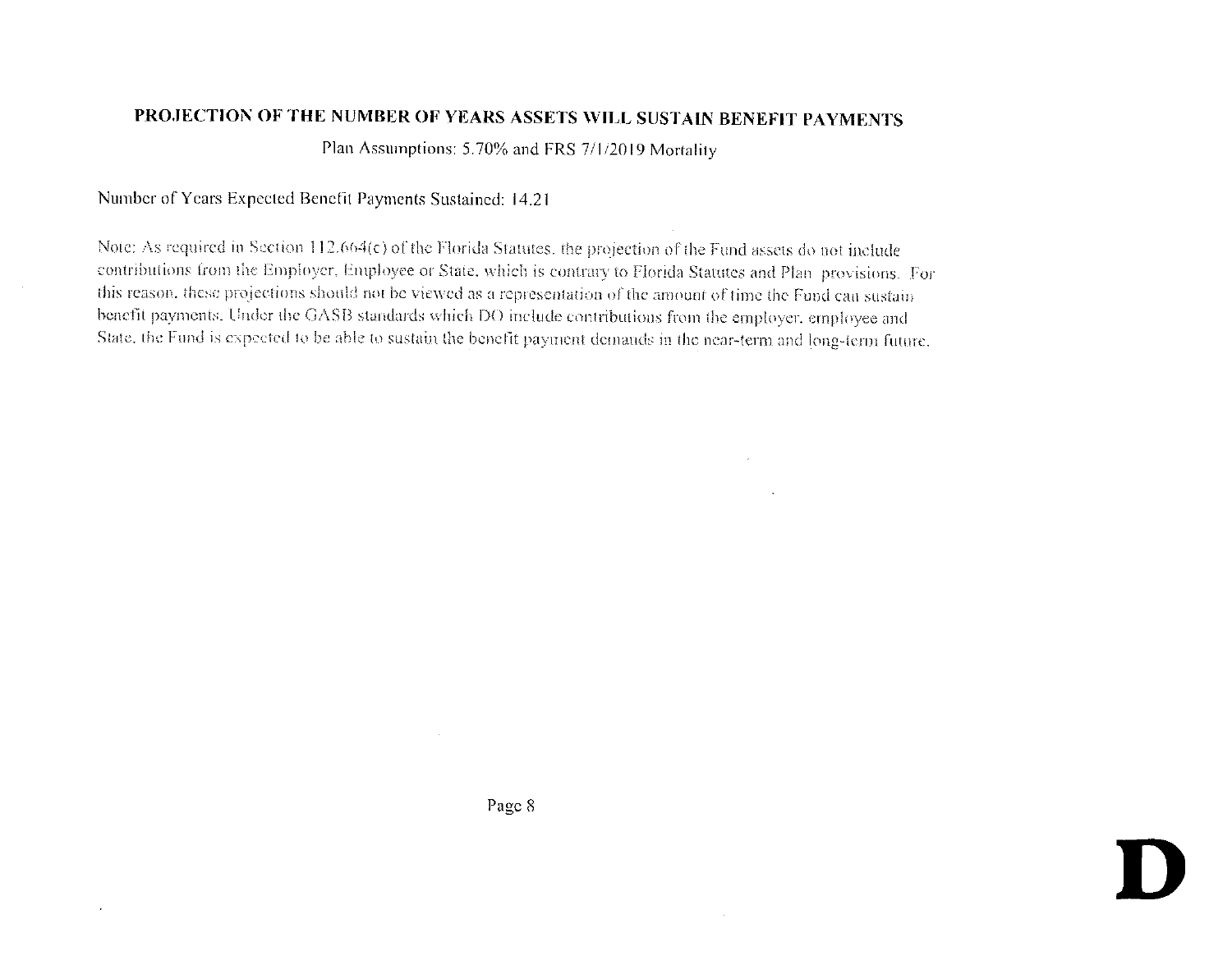|           | <b>Projected Beginning</b>    | <b>Projected Benefit Projected Investment</b> |             | <b>Projected Ending</b>                |
|-----------|-------------------------------|-----------------------------------------------|-------------|----------------------------------------|
| Year      | <b>Fiduciary Net Position</b> | <b>Payments</b>                               |             | <b>Earnings Fiduciary Net Position</b> |
| 10/1/2020 | \$58,623,453                  | \$5,905,875                                   | \$5,400,040 | \$58,117,618                           |
| 10/1/2021 | \$58,117,618                  | \$6,184,034                                   | \$5,337,483 | \$57,271,067                           |
| 10/1/2022 | \$57.271,067                  | \$6,221,617                                   | \$5,253,545 | \$56,302,995                           |
| 10/1/2023 | \$56,302,995                  | \$6,162,428                                   | \$5,162,513 | \$55,303,080                           |
| 10/1/2024 | \$55,303,080                  | \$6,161,332                                   | \$5,065,574 | \$54,207,322                           |
| 10/1/2025 | \$54,207,322                  | \$6,070,595                                   | \$4,963,686 | \$53,100,414                           |
| 10/1/2026 | \$53,100,414                  | \$6,044,631                                   | \$4,857,576 | \$51,913,358                           |
| 10/1/2027 | \$51,913,358                  | \$5,967,125                                   | \$4,746.190 | \$50,692,424                           |
| 10/1/2028 | \$50,692,424                  | \$5,891,539                                   | \$4,631,425 | \$49,432,310                           |
| 10/1/2029 | \$49,432.310                  | \$5,790,948                                   | \$4,514,073 | \$48,155,435                           |
| 10/1/2030 | \$48,155,435                  | \$5,745,473                                   | \$4,392,422 | \$46,802,384                           |
| 10/1/2031 | \$46,802,384                  | \$5,691,502                                   | \$4,263,793 | \$45,374,675                           |
| 10/1/2032 | \$45,374,675                  | \$5,607,280                                   | \$4,129,390 | \$43,896,786                           |
| 10/1/2033 | \$43,896,786                  | \$5,492,715                                   | \$3,991,592 | \$42,395,662                           |
| 10/1/2034 | \$42,395,662                  | \$5,359,605                                   | \$3.852,438 | \$40,888,496                           |
| 10/1/2035 | \$40,888,496                  | \$5,205,135                                   | \$3,713,735 | \$39.397,096                           |
| 10/1/2036 | \$39,397,096                  | \$5,105,090                                   | \$3,573,921 | \$37,865,927                           |
| 10/1/2037 | \$37,865,927                  | \$4,963,278                                   | \$3,432,276 | \$36,334,925                           |
| 10/1/2038 | \$36,334,925                  | \$4,811,260                                   | \$3,291,142 | \$34,814.806                           |
| 10/1/2039 | \$34,814,806                  | \$4,637,370                                   | \$3,152,124 | \$33,329,560                           |
| 10/1/2040 | \$33,329,560                  | \$4,455,749                                   | \$3,016,864 | \$31,890,675                           |
| 10/1/2041 | \$31,890,675                  | \$4,269,906                                   | \$2,886,305 | \$30,507,074                           |
| 10/1/2042 | \$30,507,074                  | \$4,082,427                                   | \$2,761,188 | \$29,185,835                           |
| 10/1/2043 | \$29,185,835                  | \$3,894,143                                   | \$2,642,160 | \$27,933,852                           |
| 10/1/2044 | \$27,933,852                  | \$3,704,368                                   | \$2,529,922 | \$26.759,406                           |

Plan Assumptions: 9.70% and FRS 7/1/2019 Mortality

 $\sim 10^7$ 

Page 9

 $\sim$ 

 $\sim 100$  km s  $^{-1}$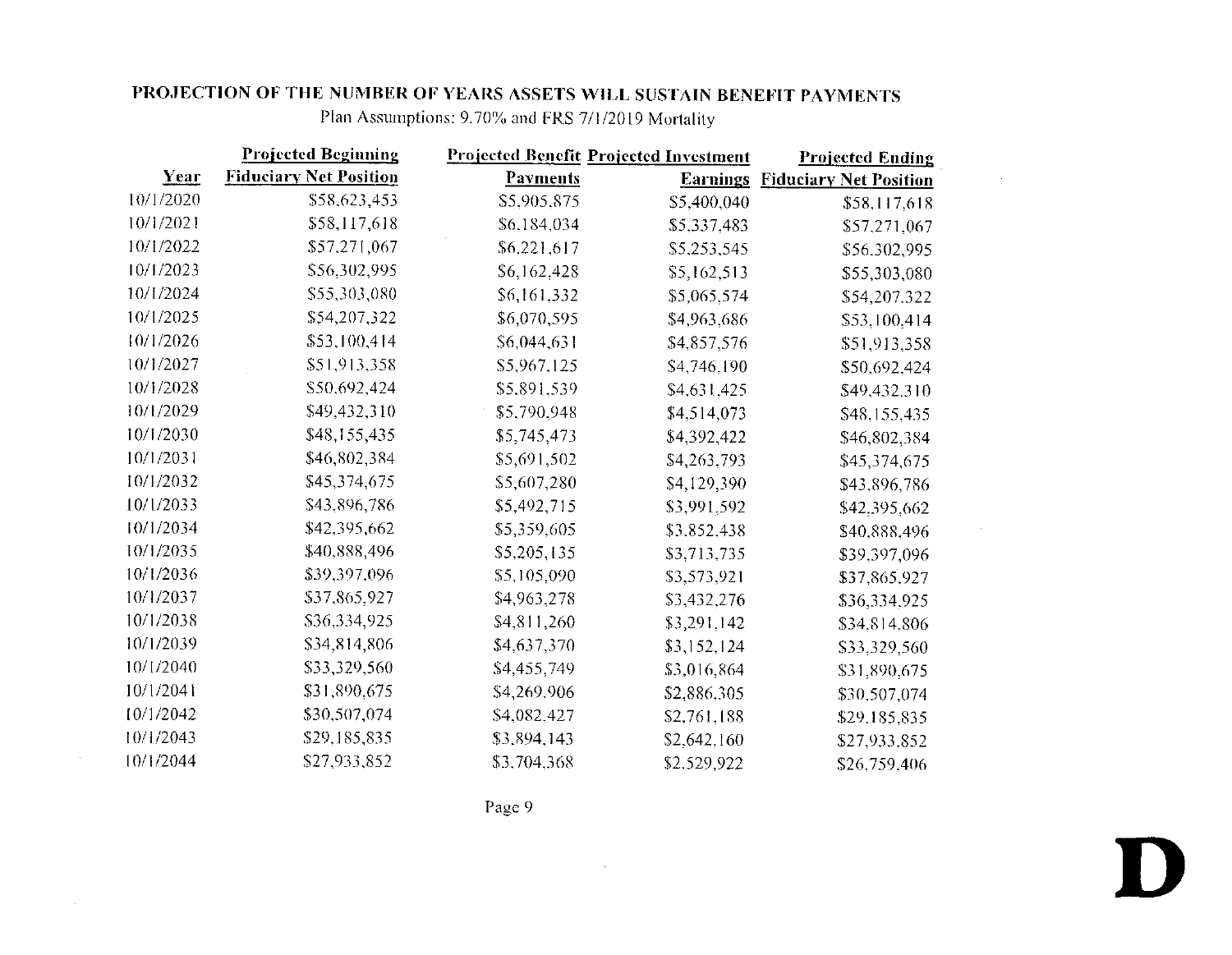Plan Assumptions: 9.70% and FRS 7/1/2019 Mortality

| 10/1/2045 | \$26,759,406 | \$3,514,532 | \$2,425,208 | \$25,670,082 |
|-----------|--------------|-------------|-------------|--------------|
| 10/1/2046 | \$25,670,082 | \$3,320,433 | \$2,328,957 | \$24,678,606 |
| 10/1/2047 | \$24,678,606 | \$3,128,472 | \$2,242,094 | \$23,792,228 |
| 10/1/2048 | \$23,792,228 | \$2,937,695 | \$2,165,368 | \$23,019,900 |
| 10/1/2049 | \$23,019,900 | \$2,749.519 | \$2,099,579 | \$22,369,960 |
| 10/1/2050 | \$22,369,960 | \$2,563.761 | \$2,045,544 | \$21,851,743 |
| 10/1/2051 | \$21,851,743 | \$2,381,153 | \$2,004,133 | \$21,474,723 |
| 10/1/2052 | \$21,474,723 | \$2,202,435 | \$1,976,230 | \$21,248,518 |
| 10/1/2053 | \$21,248,518 | \$2,028,407 | \$1,962,728 | \$21,182,839 |
| 10/1/2054 | \$21,182,839 | \$1,859,930 | \$1,964.529 | \$21,287,438 |
| 10/1/2055 | \$21,287,438 | \$1,697,853 | \$1,982,536 | \$21,572,121 |
| 10/1/2056 | \$21,572,121 | \$1,542,921 | \$2,017,664 | \$22,046,864 |
| 10/1/2057 | \$22,046,864 | \$1,395,758 | \$2,070,852 | \$22,721,957 |
| 10/1/2058 | \$22,721.957 | \$1,256,796 | \$2,143,075 | \$23,608,237 |
| 10/1/2059 | \$23,608,237 | \$1,126,311 | \$2,235.373 | \$24,717,299 |
| 10/1/2060 | \$24,717,299 | \$1,004,465 | \$2,348,861 | \$26,061,695 |
| 10/1/2061 | \$26,061.695 | \$891,371   | \$2,484,753 | \$27,655,077 |
| 10/1/2062 | \$27,655,077 | \$787.063   | \$2,644,370 | \$29,512,384 |

#### Number of Years Expected Benefit Payments Sustained: 999.99

Note: As required in Section 112.664(c) of the Florida Statutes, the projection of the Fund assets do not include contributions from the Employer, Employee or State, which is contrary to Florida Statutes and Plan provisions. For this reason, these projections should not be viewed as a representation of the amount of time the Fund cansustain benefit payments. Under the GASB standards which DO include contributions from the employer, employee and State, the Fund is expected to be able to sustain the benefit payment demands in the near-term and long-term future.

Page 10

**D**